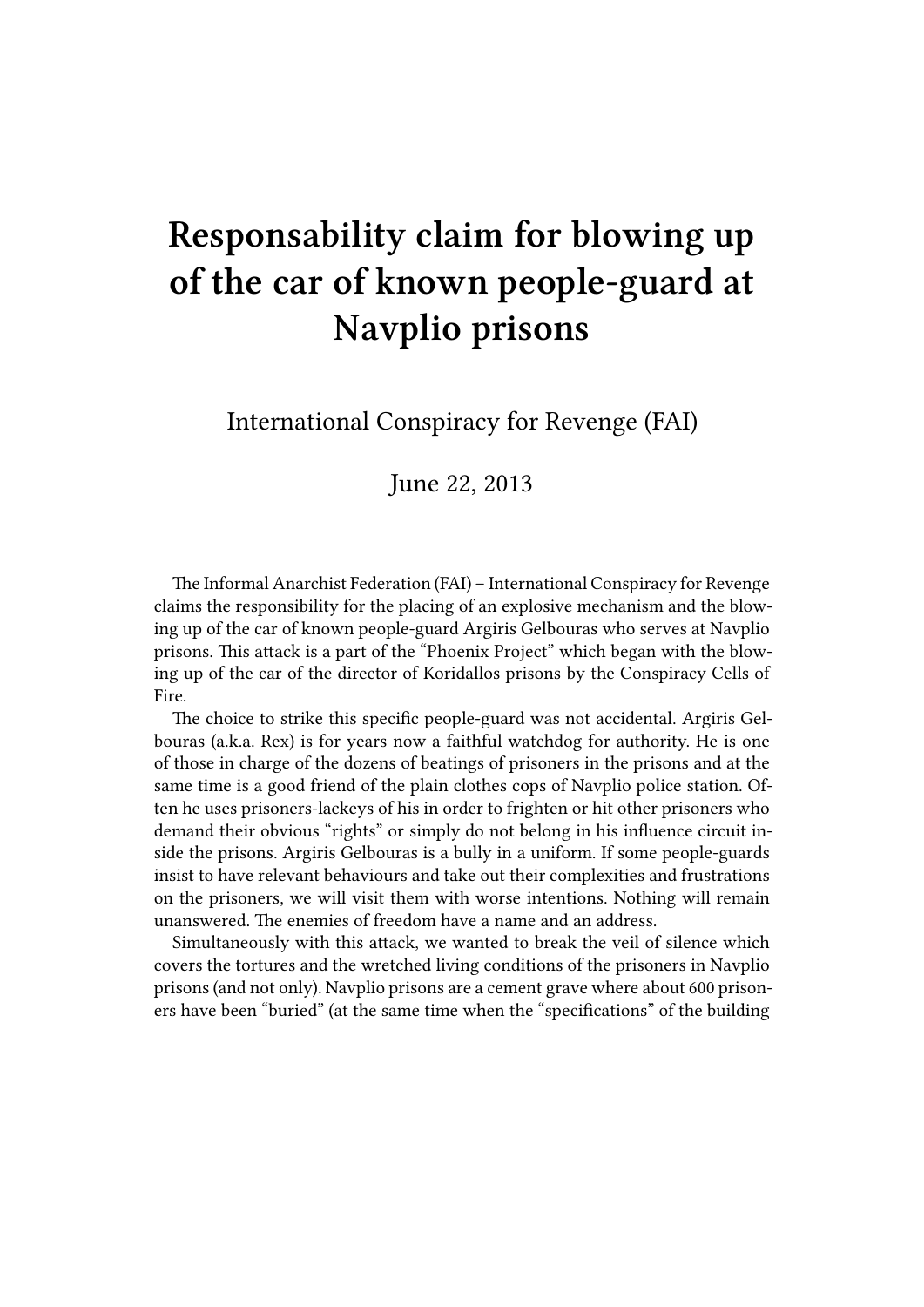are for 300). in the cells which fit 2–3 people, there are 6–7 prisoners half of which sleep on the floor.

A few months ago on 4/3 a young prisoner in Navplio was let to die because of the homicidal negligence of some correctional employees. The specific prisoner suffered from tuberculosis and for days was complaining that he is in pain and did not feel well. The answer of the service and the prison doctor was the same which mockingly echoes in all prisons in Greece. "Take some paracetamol (if there is any) and be patient". "Paracetamol" cures everything in prison… even tuberculosis. That day, the 26 year old died of cardiac arrest when transferred to the hospital too late. On Tuesday 5/3 the prisoners of wings 1 and 3 revolted because of his death and did not go into their cells. The answer of those in charge in the ministry of Justice and Navplio prisons was as simple as the paracetamol only now its called MAT (riotcops). So two units of the dogs raided the prison and the prisoners returned to their cells. Order and security triumphed in Navplio prisons. After that for about a month and a half the people-guards of the gated cement bordelo of Navplio repeatedly beat the prisoners to revenge for the revolt and remind those who disputed it even a bit, who is boss. Society can calmly continue its eternal sleep. All its ugliness is well hidden away in the prisons of democracy, there where revenge is called justice and punishment correction.

In prison most prisoners become guinea pigs to the sadistic moods of every sergeant or employee. It is not only overpopulation, terrible food, lack of medical staff, but also the daily punishments of the service which roam around like axes over the heads of the prisoners. Because a prisoner in prison does not only have to do the sentence imposed by the scarecrows of justice, but often do double time because of the disciplinary punishments imposed by the self appointed little tyrants who wear a suit or tie and are called guards, sergeants, directors and prosecutors of prisons.

Disciplinary actions, isolations, beatings, humiliating searches, sudden transfers – kidnappings consist a part of the hostage daily life of the prisoners. But the authority of the little tyrants does not stop there. It poisons even the little daily moments of those captive. In each prison depending on the sadism of each sergeant or director the prohibitions are on the daily list. Each prohibition is accompanied always by the same answer: "Impossible because of security reasons". Fans for the summer, heaters for the winter, hobs and utensils, weights for working out, mattresses to sleep on… "Impossible because of security reasons".

The refusals and irrationality continues even for what the prisoners buy from the grocer. In some prisons you get some foods that in other prisons are forbidden. Of course there are not few times where the irrationality meets the lure of economic interests. The economic agreements and supplies under the table between the suppliers and the prison directors or sergeants are known in the prisons world.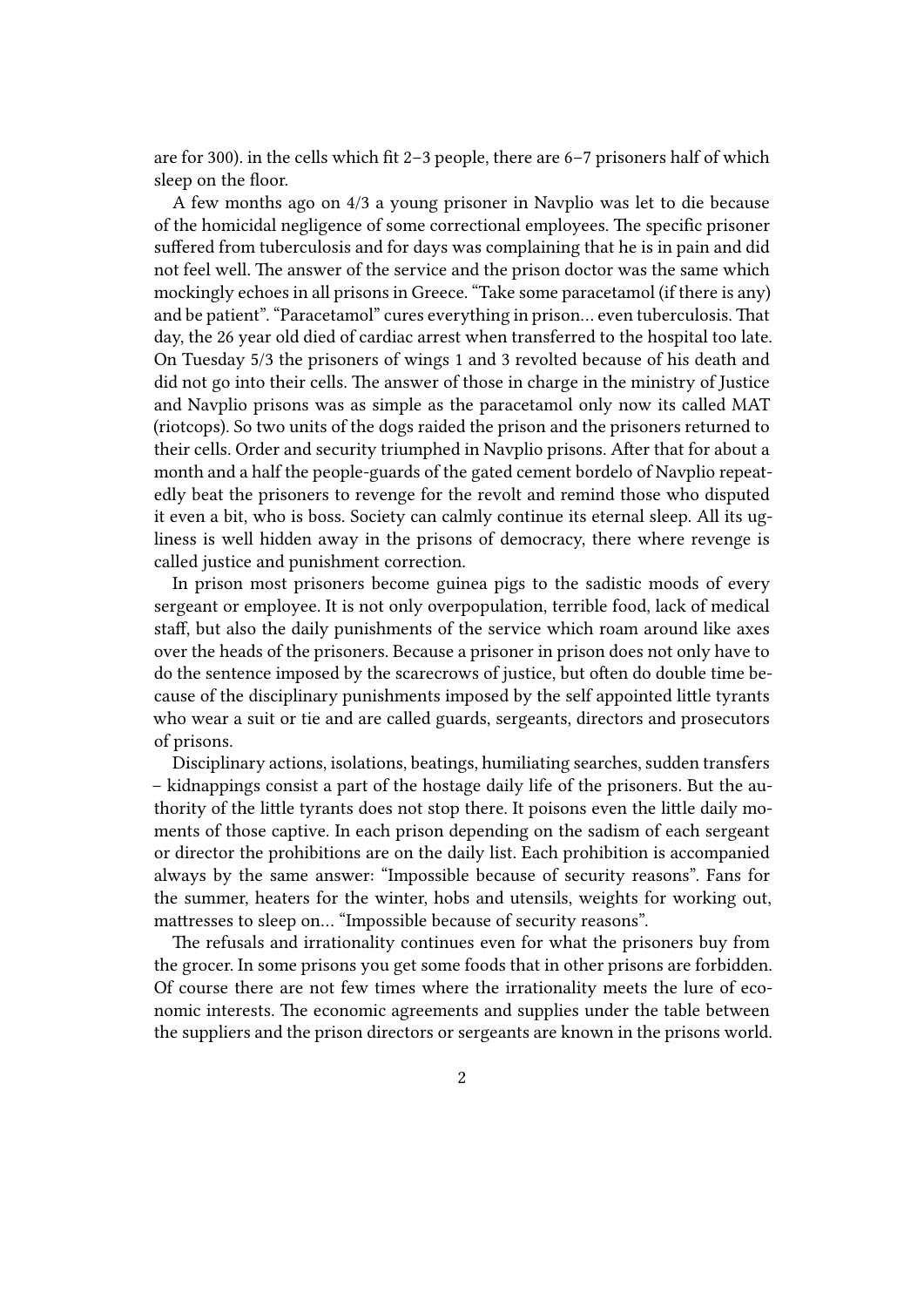All this is known in the palaces of the ministry of Justice of sensitive leftist clown A.Roupakiotis. Besides its not long since his subsistent secretary Kanelopoulos pocketed many millions of euros from V.Milionis and the rest of the ENERGIA clique who took 560 million euro from the society of the self-enslaved, bribed prosecutors and juridical circles in order to be released from prison, at the same moment that thousands of poor-devils are piled up in the prisons. Of course no one speaks up and everyone bows the head yet again. But no sheep ever saved itself with bleating. This is why we choose the path of the lone wolf. We have no illusions about peaceful changes and fair solutions from authority. Even if democracy created a "golden" prison with equal rights for the prisoners, with hot water, clean mattresses and larger yards, it would always remain a prison, a place of captivity. We are not looking therefore for better solutions, but for all those ways that we can tear down the prisons, with dynamite, with TNT, with guns, with bulldozers…

Simultaneously most prisoners must tear down the prison they have in their heads. The ethics of prison, the mentality of the incarcerated hyena which devours the weak, the pseudo-nationalisms of every kind, the humiliating dependency on drugs, the authority of the leaders and the slaving of the subjects… This is the only way that the walls will collapse and the bars will bend.

On the other side of the walls, we the "free besieged" choose for ourselves the choice of weapons and dynamite against the screws of our lives, the bosses and their directors, the priests and their followers, the cops and their golden-dawners, the journalists and their viewers, the politicians and their voters.

The new anarchist urban guerilla is not a mean of struggle, it is our existence itself. All the rest which do not promote the continuous anarchist insurrection is ideologist cowardices.

FAI (Informal Anarchist Federation) in cooperation with the Conspiracy Cells of Fire aims to create a diffuse network of direct action cell in the greek territory which will strike where the enemy does not expect it. Small autonomous flexible armed cells watch, collect info, sometimes cooperate sometimes not and choose the moment of sudden attack. Only in the attack is there life. We are anarchists of action, chaotic, nihilist, egoists, godless, we are the carriers of the black flags of anarcho-nihilism.

For the diffusion of FAI (Informal Anarchist Federation) and IRF (International Revolutionary Front).

Now and always

Insurrection, Attack, Revenge

SOLIDARITY and STRENGTH to the unrepentant outlaws and the guerillas of the CCF

*Informal Anarchist Federation (FAI) – International Conspiracy for Revenge*